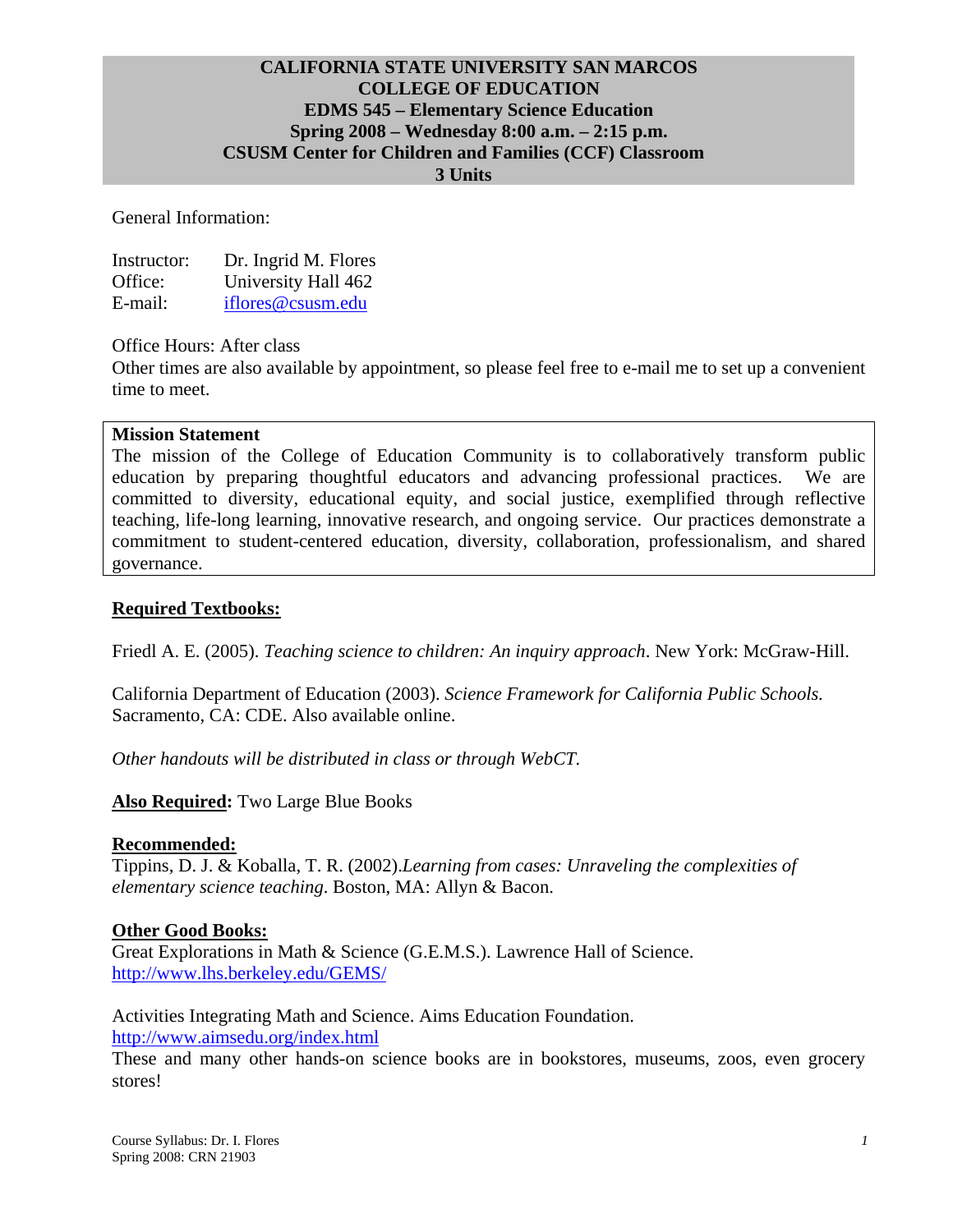## **COURSE DESCRIPTION**

This course is designed to provide a comprehensive overview of the objectives, skills, concepts, experiments, materials, and methods necessary to teach science to elementary school children. A series of team activities will provide you with first-hand experiences in these areas. This course focuses on instructional methods, techniques, materials, lesson planning, curriculum development, organization and assessment in science. The integration of curricular areas is addressed. Methods of cross-cultural language and academic development will be integrated into the course.

### **COURSE PREREQUISITE:**

Admission to the Multiple Subject/CLAD Teacher Credential Program.

## **COURSE OBJECTIVES**

By the end of this course, students should be able to:

- 1. Demonstrate proficiency with inquiry skills of observing, measuring, inferring, classifying, predicting, verifying predictions, hypothesizing, isolating variables, interpreting data, and experimenting.
- 2. Identify exemplary materials (curriculum kits, science programs, textbooks, equipment, technology, ancillary materials) appropriate for elementary school children.
- 3. Demonstrate knowledge and understanding of the California Science Framework, the California Science Content Standards, and the National Science Education Standards.
- 4. Demonstrate an understanding of the physical, earth and life science concepts included in the K-8 California Science Content Standards, and how to design lessons to teach the concepts.
- 5. Use the Learning Cycle model of instruction to teach science in a contemporary manner.
- 6. Use technology in elementary science teaching.
- 7. Demonstrate confidence in leading and performing investigations designed to teach science concepts, science process skills, and scientific attitudes.
- 8. Use authentic methods of assessment to evaluate student learning of science concepts and processes.
- 9. Design an elementary science-teaching mini-unit.
- 10. Practice strategies to include all students in science (linguistically and culturally diverse, students with disabilities and other students with special needs).

#### **INFUSED COMPETENCIES**

#### **Authorization to Teach English Learners**

This credential program has been specifically designed to prepare teachers for the diversity of languages often encountered in California public school classrooms. The authorization to teach English learners is met through the infusion of content and experiences within the credential program, as well as additional coursework. Students successfully completing this program receive a credential with authorization to teach English learners.

(Approved by CCTC in SB 2042 Program Standards, August 02))

## **Special Education**

Consistent with the intent to offer a seamless teaching credential in the College of Education, this course will demonstrate the collaborative infusion of special education competencies that reflect inclusive educational practices.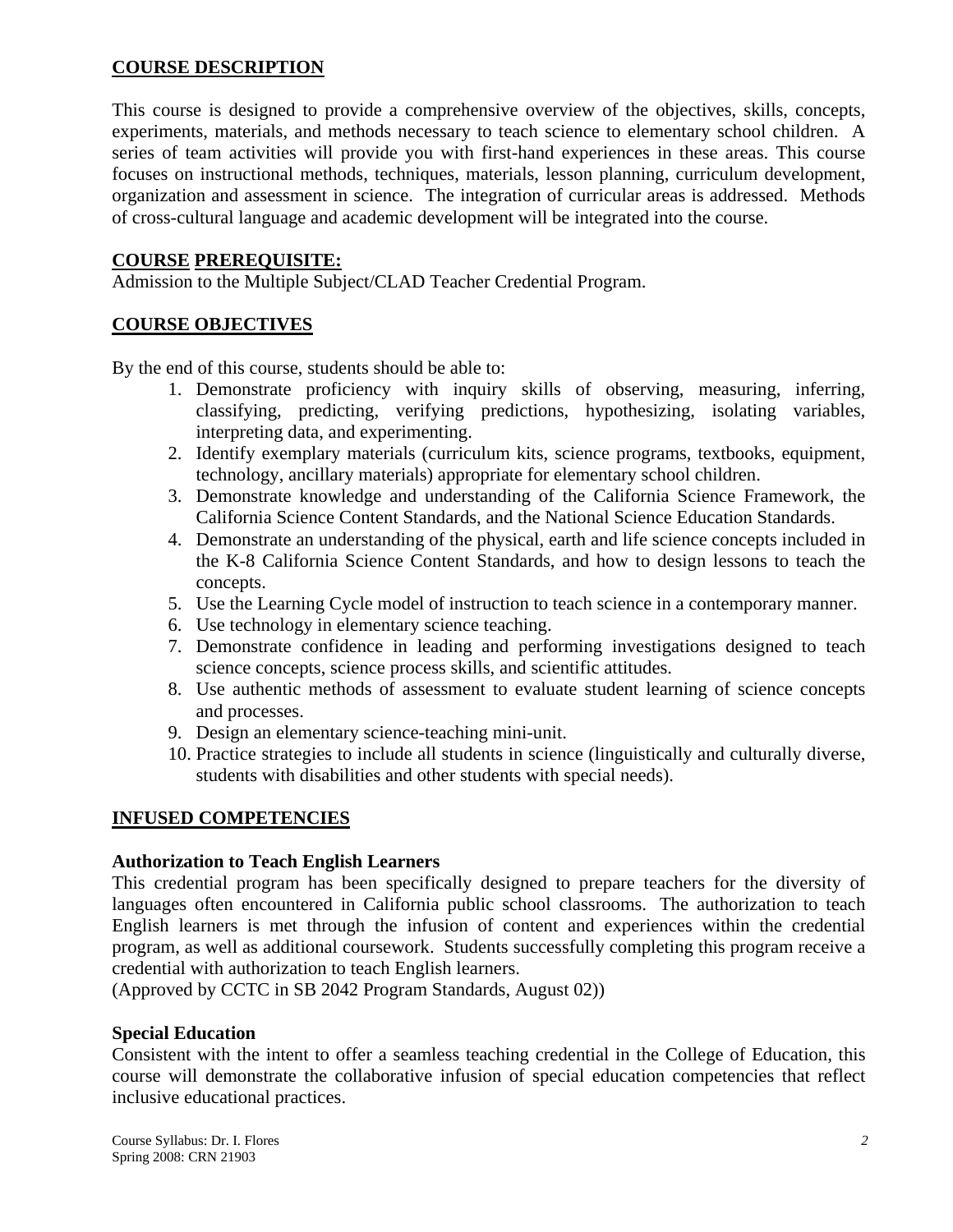## **Technology**

This course infuses technology competencies to prepare our candidates to use technologies, emphasizing their use in both teaching practice and student learning.

## **COURSE REQUIREMENTS**

## **COE Attendance Policy**

Due to the dynamic and interactive nature of courses in the College of Education, all students are expected to attend all classes and participate actively. Absences and late arrivals/early departures will affect the final grade. At a minimum, students must attend more than 80% of class time, or s/he may not receive a passing grade for the course at the discretion of the instructor. Individual instructors may adopt more stringent attendance requirements. Should the student have extenuating circumstances, s/he should contact the instructor as soon as possible.

For this class, if you are absent 1 day, your highest possible grade is a B. If you are absent more than 1 day, your highest possible grade is a C, which means that you will not pass the course. Late arrivals and early departures will affect your final grade. Absences do not change assignment due dates. If you know you will be absent, please email any due assignments. Late assignments will receive a reduction in points for each day late.

## **Writing**

In keeping with the All-University Writing Requirement, all courses must have a writing component of at least 2,500 words (approximately 10 pages), which can be administered in a variety of ways.

## **Students with Disabilities Requiring Reasonable Accommodations**

Students are approved for services through the Disabled Student Services Office (DSS). This office is located in Craven Hall 5205, and can be contacted by phone at (760) 750-4905, or TTY (760) 750-4909. Students authorized by DSS to receive reasonable accommodations should meet with their instructor during office hours or, in order to ensure confidentiality, in a more private setting.

## **CSUSM Academic Honesty Policy**

"Students will be expected to adhere to standards of academic honesty and integrity, as outlined in the Student Academic Honesty Policy. All written work and oral assignments must be original work. All ideas/materials that are borrowed from other sources must have appropriate references to the original sources. Any quoted material should give credit to the source and be punctuated with quotation marks.

Students are responsible for honest completion of their work including examinations. There will be no tolerance for infractions. If you believe there has been an infraction by someone in the class, please bring it to the instructor's attention. The instructor reserves the right to discipline any student for academic dishonesty in accordance with the general rules and regulations of the university. Disciplinary action may include the lowering of grades and/or the assignment of a failing grade for an exam, assignment, or the class as a whole." Incidents of Academic Dishonesty will be reported to the Dean of Students. Sanctions at the University level may include suspension or expulsion from the University.

## **Plagiarism:**

Course Syllabus: Dr. I. Flores *3* As an educator, it is expected that each student will do his/her own work, and contribute equally to group projects and processes. Plagiarism or cheating is unacceptable under any circumstances. If you are in doubt about whether your work is paraphrased or plagiarized, see the Plagiarism Prevention for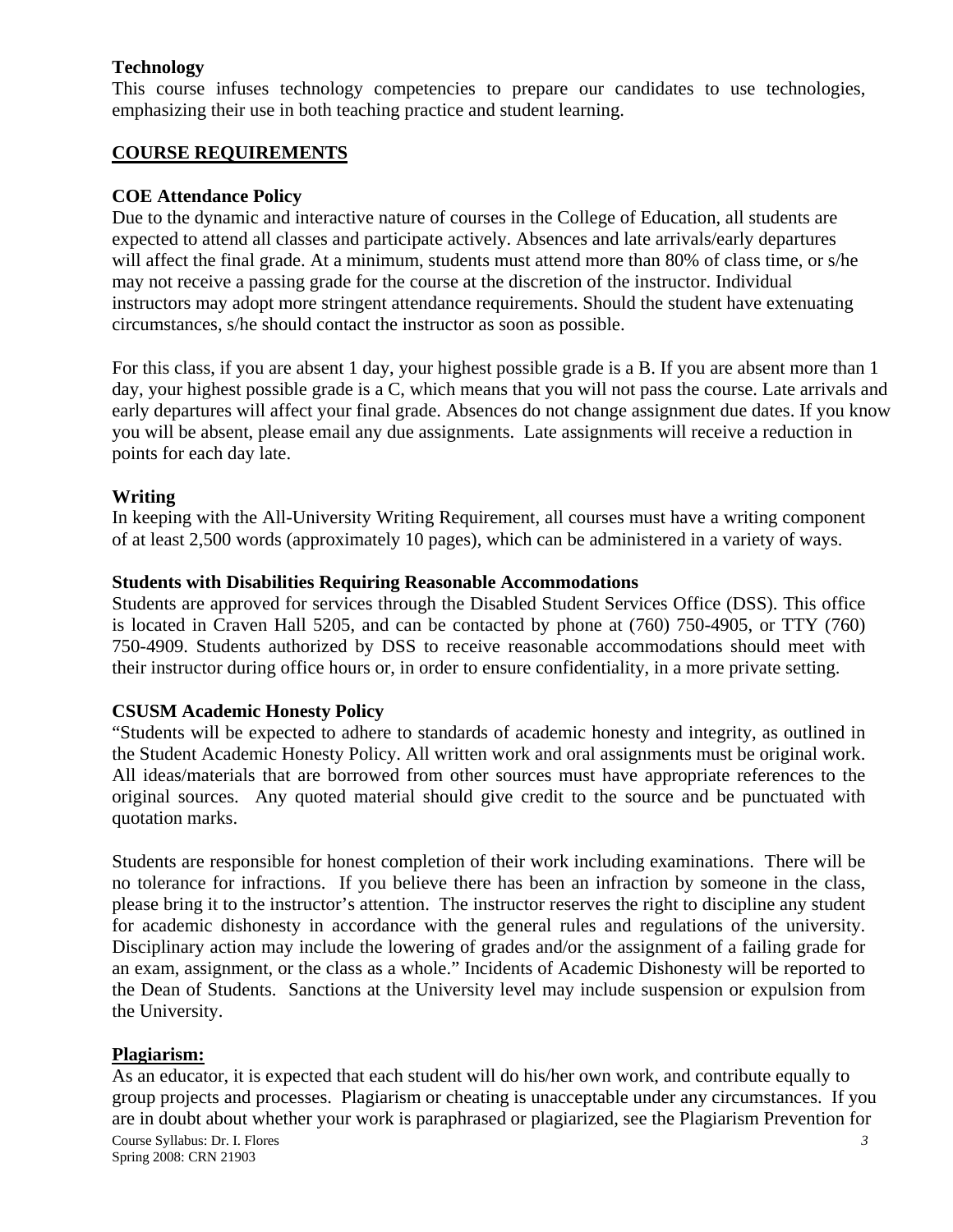Students website http://library.csusm.edu/plagiarism/index.html. If there are questions about academic honesty, please consult the University catalog.

## **TOPICS OUTLINE**

The Nature of Science The Learning Cycle Model of Teaching Learning Cycle Science Lesson Demonstrations Writing Objectives for Student Learning Writing Science Concept Definitions CA Science Content Standards Grades K-8 California Science Framework SDAIE Strategies in Science Infusing Writing Activities in Science Lessons Science Curriculum Kits and State Approved Texts Science Process Skills and Scientific Attitudes Current Issues in Science Education Infusing Technology into Science Teaching Authentic Assessments in Science Science Projects, Student Research, Science Fairs Safety in the Science Class Inclusion and Teaching Science to Students with Special Needs

## **COURSE ASSIGNMENTS:**

- 1. Reading Journal (Concept Maps and Big Ideas Papers) 15%
- 2. California Science Framework and Standards Activity 10 %
- 3. Leadership of Hands-on Science Lesson Activities (Group sizes TBD) 20%
- 4. Science Exploratorium Lesson Plan/Presentation 15%
- 5. Science Teaching Unit and Presentation 25 %
- 6. TPE Reflection and Response Via Task Stream 10 %
- 7. Active Participation, Collaboration and Professionalism (all or nothing credit) 5 %

Each student is responsible for ensuring that assignments are submitted correctly and on time. Late assignments will be penalized by a 10 %-point reduction each day they are late, and the latest submission date is by the next class session. WebCT assignments not correctly posted do not count as submitted and will be subjected to the late assignment policy. Keep digital copies of all assignments for your Credential Program Electronic Portfolio. You will not be assigned a course grade unless all the assignments are turned in.

**NOTE: The TPE assignment is considered a final exam, and you will not pass the course if both TPEs are not posted to TaskStream by the due date/time indicated in the course schedule of topics and assignments located in this syllabus.**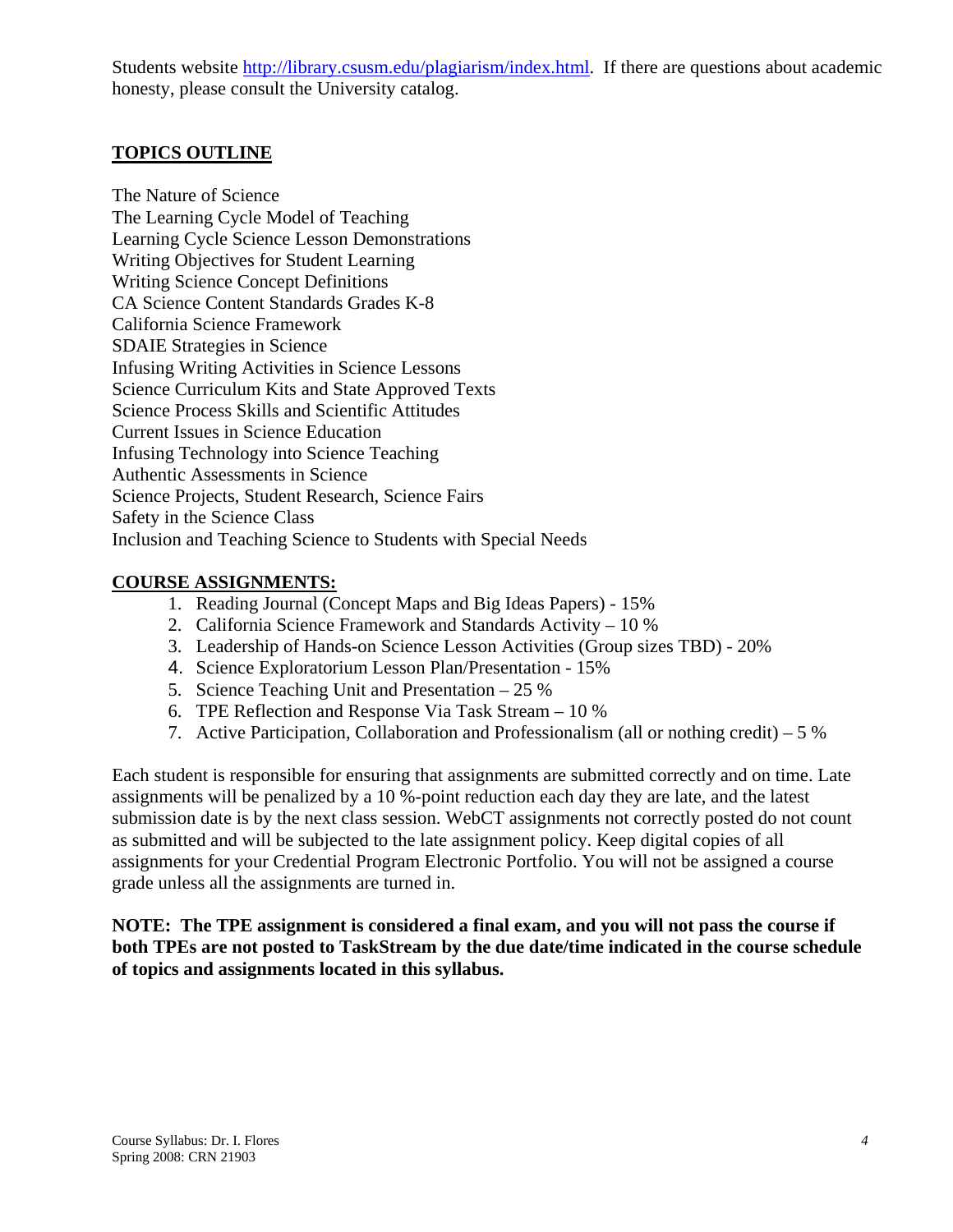## **CRITERIA FOR GRADING ASSIGNMENTS**

- A 90-100%: Outstanding work on assignment, excellent syntheses of information and experiences, great insight and application, and excellent writing.
- B 80-89%: Completion of assignment in good form with good syntheses and application of information and experiences; writing is good.
- C 70-79%: Completion of assignment, adequate effort, adequate synthesis of information, and application of information and experiences, writing is adequate.
- D 60-69%: Incomplete assignment, inadequate effort and synthesis of information, writing is less than adequate.

Grades will be determined by points earned:

 $A = 93-100$   $C + 77-79$  $A = 90-92$   $C = 73-76$  $B+=87-89$  C- = 70-72  $B = 83-86$   $D = 60-69$  $B = 80-82$   $F = 0-59$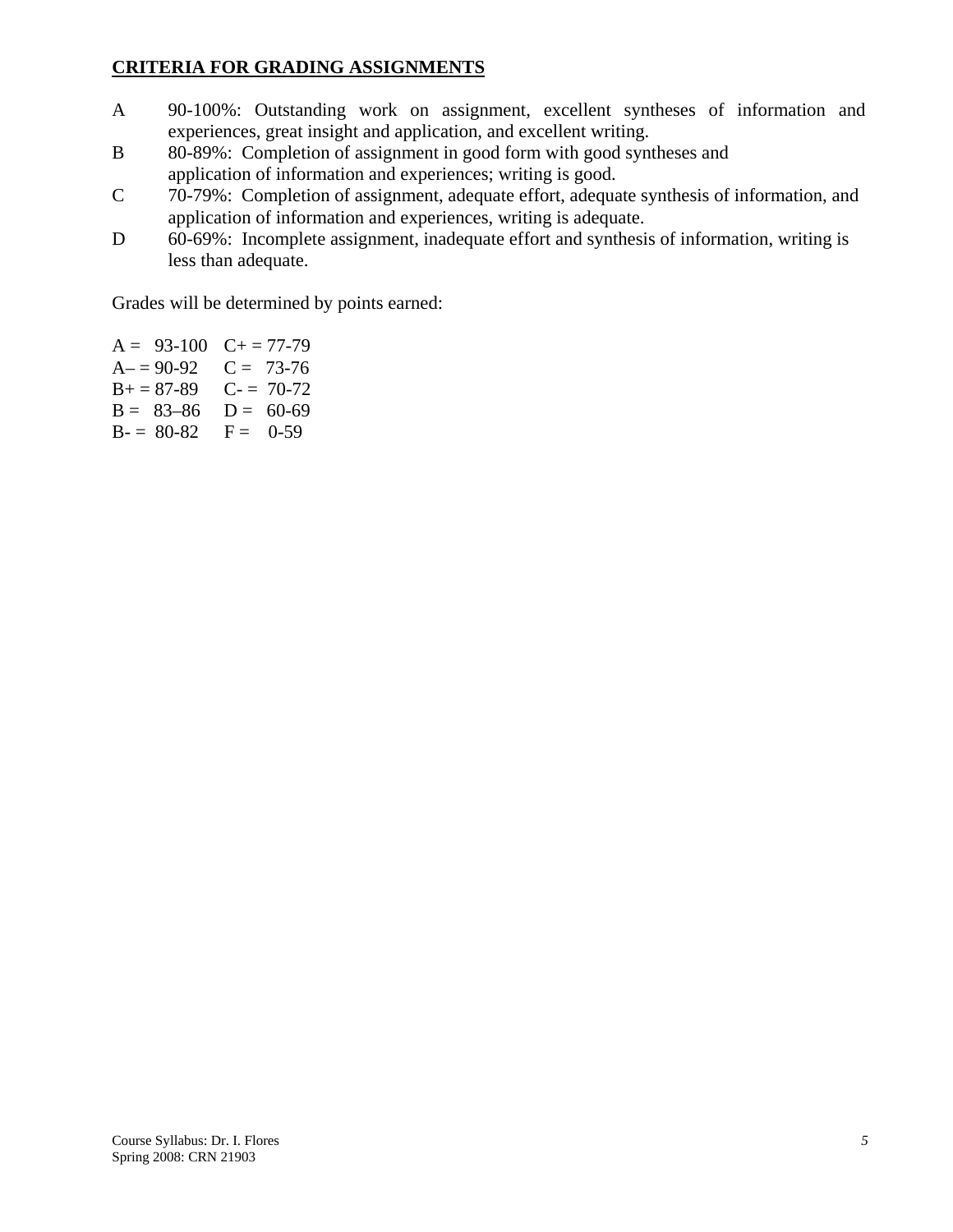## **ASSIGNMENT DESCRIPTIONS AND CRITERIA**

## **1. Reading Journal** (individual**) - 15%**

The purpose of the journal entries is to help you carry the science content from short term into long term memory and understanding so that you can more easily teach science when you become a classroom teacher. The assigned readings provide an important foundation for your increasing understanding of how to effectively teach science. You will need two Large Blue Books for this assignment. Reading journals (blue books) will be collected at each class session, and must be turned in by the due date indicated in the course schedule. You must use the pages provided in your Large Blue Books. You have the option of word processing and stapling your entry into the Large Blue Book; spiral paper stuck in Blue Books will not be accepted.

Each class session you will be required to complete journal entries for one chapter (your choice of which chapter from the assigned readings). The first journal entry, which will consist of a Big Ideas Paper for one of the chapter readings assigned for Class Session 2, is due by the start of class time. The Big Ideas Paper consists of explaining the key science concepts for one of the chapters assigned for that week (from whichever chapter you choose).Then for the next week (Session 3), you will create a Concept Map (following procedures taught in class) for one of the assigned chapter readings for that week (your choice of which chapter from the assigned readings). For Class Session 4, you will repeat the process for a Big Ideas paper, and the following week you will repeat the process for the Concept Map. This cycle/schedule will continue up through Session 6.

Every week you will turn in the Blue Book. You will alternate making entries between your Large Blue Books so that while I am grading one, you are writing in the other

- The Concept Map must include ALL major concepts discussed in the chapter. Do not include information from the investigations, only the science content. The Concept Map must follow the Concept Mapping procedures taught in class. Each concept map has a possible total of 9 points.
	- a. Most general, inclusive Concept at top……………. ……….worth 1 point
	- b. Map must show hierarchy……………………………………worth1 point
	- c. All major concepts included………………………………….worth 3 points
	- d. 1-2 words (nouns) for Concepts……………………………...worth 2 points
	- e. Verbs or prepositions for Linking Words between Concepts ..worth 2 points
- The Big Ideas paper should explain **ALL** major science concepts (not the investigations) from one chapter reading. Be sure to write in complete sentences, not outlines, though the sentences may be bulleted. Your Big Ideas paper is **not** a reflection of your thoughts; it is a summary of the science content.

Each Big Ideas paper is worth a total of 9 points.

- a. Complete sentences………………………………………….worth 4 points
- b. Major science concepts included…………………………….worth 5 points

For both Big Ideas Papers and Concept Maps, (a) indicate on each page of your Large Blue Book the title of the Chapter you are outlining, (b) write your name and date at the top of each page and (c) number each page.

.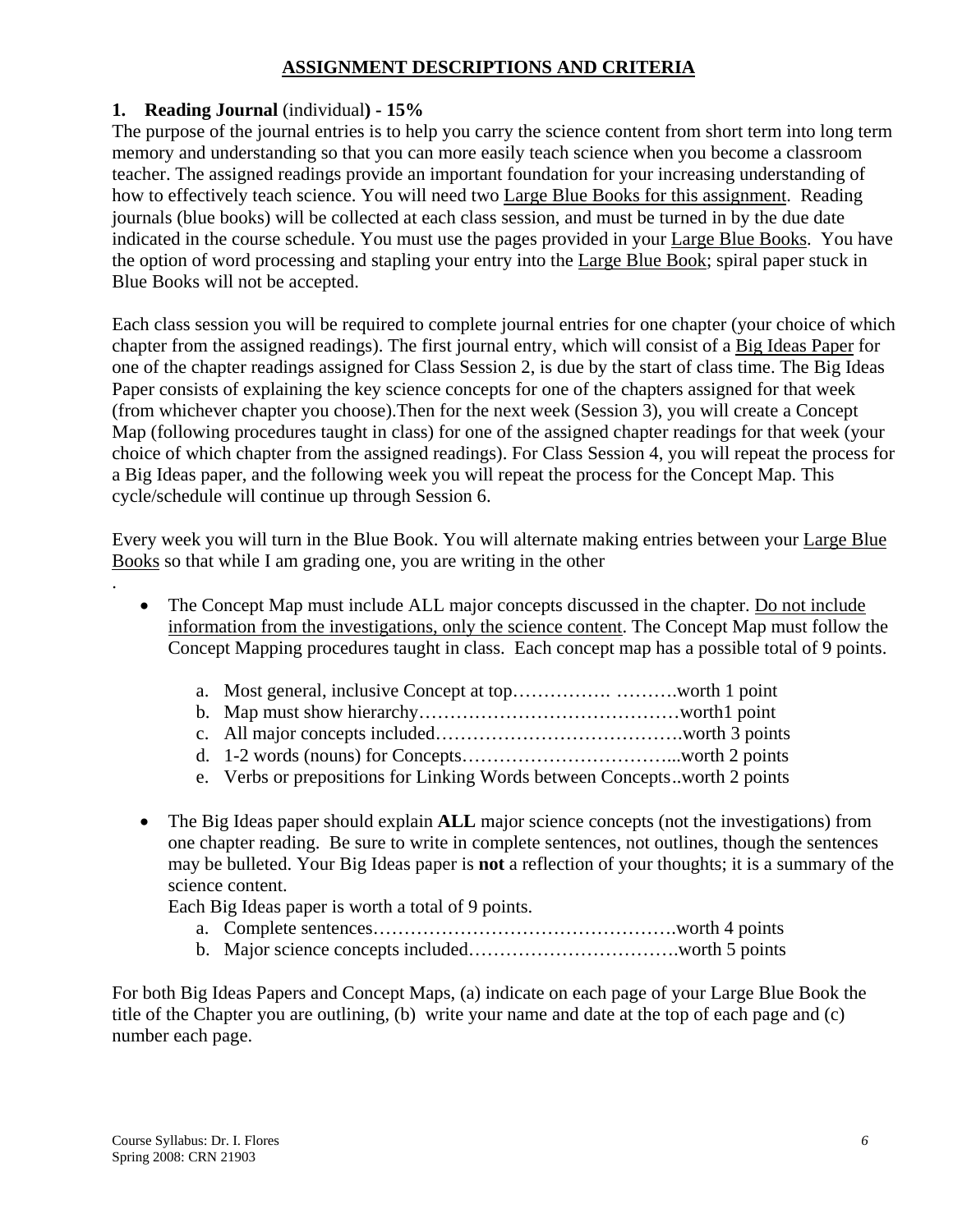# **2. California Science Framework and Standards – 10% (See schedule for Due dates)**

Purpose of the assignment: To read a portion of the California Science Framework and the Standards for a particular grade. You will write your individual response to the readings. Then you will work with your grade level team to prepare and do a presentation to the class. It is essential that you do the reading and the write-ups BEFORE you meet with your team.

## **3a. Framework summary response: (Individual) – 3%**

- Read the first part of the California Science Framework, up to page 22. This includes Board Policy, the Introduction and Chapters One and Two.
- Think about the reading holistically.
- Type about one page, in your own words, that answers these questions: What were the most important ideas addressed in the reading? How does science teaching differ from instruction in other subjects? What are the most important elements of a strong science instructional program?

Come to class prepared to discuss the questions and turn in your responses.

•

## **3b. Grade level Science standard response: (Individual) – 3%**

- Using the standard for your chosen grade, pick a line item from physical science, life science, and earth science. For each one, come up with a brief description of an activity that children in that grade can do that also addresses one of the Investigation and Experimentation standards for the grade.
- You should end up with three sections, each of which includes a content line (physical, life, or earth science), an Investigation and Experimentation line, and a one or two sentence description of an activity that combines the two. The whole thing should be about a page.
- See example next page.

## **3c. Team preparation and presentation – (in class with your Team) – 4% You will be given 30-40 minutes of class time to work with your team.**  Get together with your team. Look at the activities that everyone wrote up for Assignment 2b. Choose one activity.

- As a team, write up a lesson plan for the activity (with objectives, assessment, and a brief description of the activity}. Put it on chart paper, or an overhead transparency, or PowerPoint so it can be easily presented to the class. Make sure you quote the line from the standard on which your lesson plan is based.
- As a team, come up with a brief overview of the Science Standards for your grade. Don't try to give us every single line of the standard. Summarize it in such a way that we see generally what students are supposed to learn in physical, earth, and life science and in Investigation and Experimentation in that grade.
- In 8 minutes or less, present your lesson plan and standards choices. Be prepared to explain why your lesson plan represents really good science for kids.
- Your grade for this assignment will be based on the content and quality of your presentation, and on the level of collaboration of the group.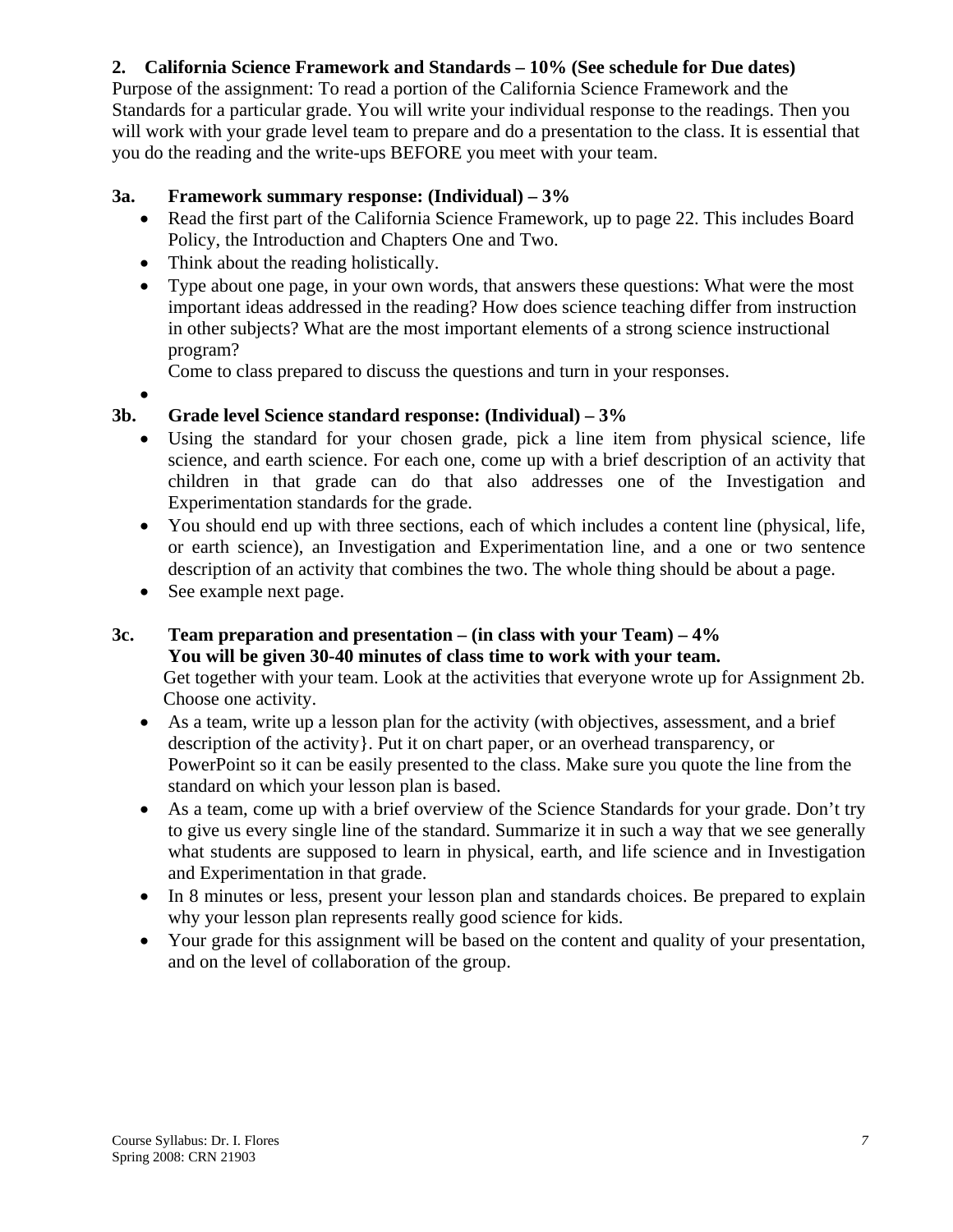### **Sample Response to Assignment 3b**.

### Grade Four

### Physical Science

1b. Students know how to build a simple compass and use it to detect magnetic effects, including the Earth's magnetic field

Investigation and Experimentation 6f. Follow a set of written instructions for a scientific investigation.

### Activity

Following directions from the Internet, the students will work in partner pairs to build compasses, using paper cups, thread, a needle and a magnet. They will observe and record the action of the compass indoors and outdoors, and in proximity to various objects.

### Life Science

2c. Students know decomposers; including many fungi, insects, and microorganisms, recycle matter from dead plants and animals.

Investigation and Experimentation

6c. Formulate and justify predictions based on cause-and-effect relationships.

### Activity

The students will predict the growth of mold on bread that has no preservatives. They will observe and record the progress of the mold in various circumstances (if the bread is left in the open air, if the bread is in a closed sandwich bag, etc.)

Earth Science

5c. Students know moving water erodes landforms, reshaping the land by taking it away from some places and depositing it as pebbles, sand, silt, and mud in other places (weathering, transport, and deposition).

Investigation and Experimentation

6b. Measure and estimate the weight, length, or volume of objects.

#### **Activity**

In groups of four, students will create landforms (using common dirt) on cookie sheets. They will add measured amounts of water to their landforms, and will collect and measure the dirt that runs off.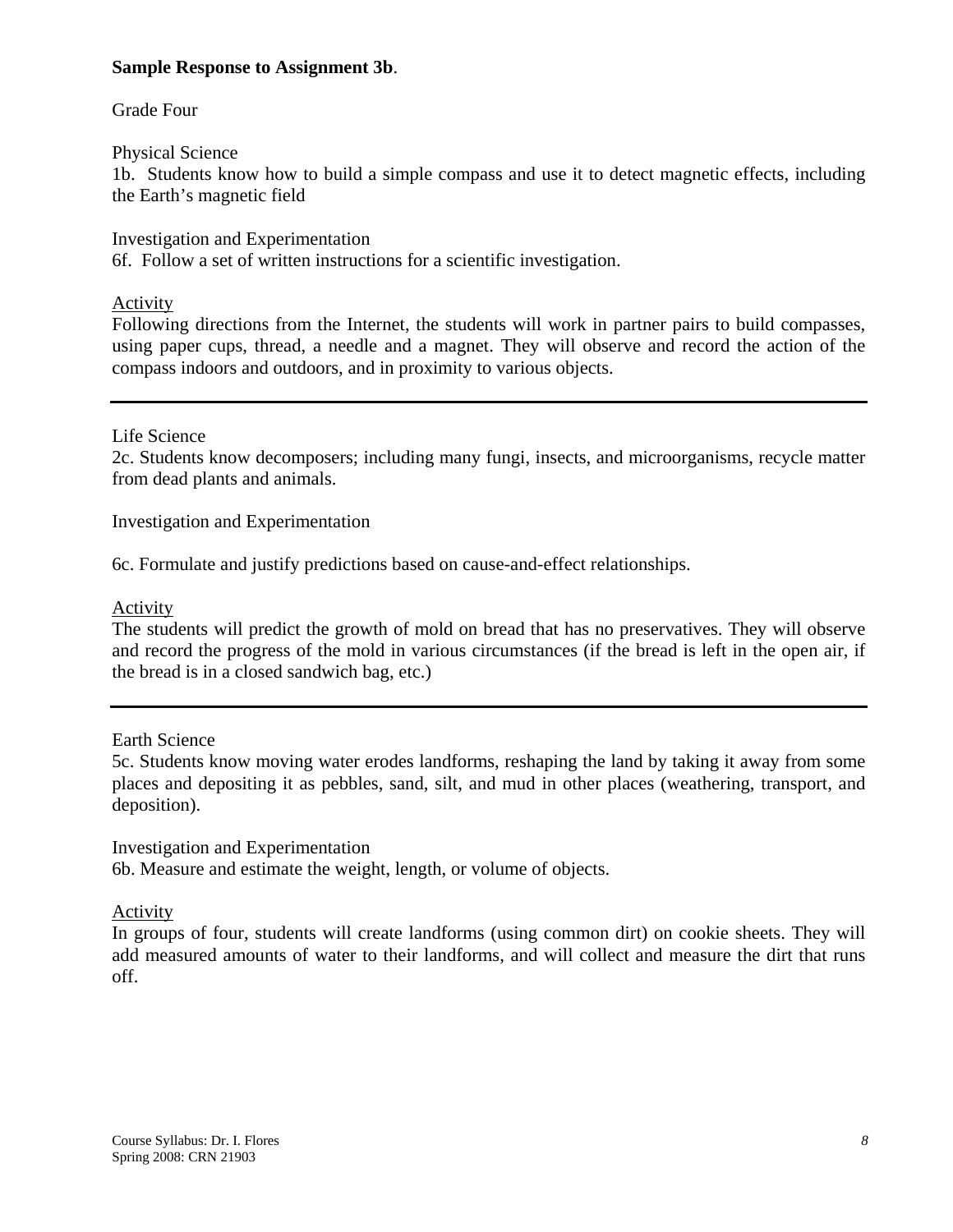### **3.****Leadership of Hands-on Science Lesson Activities (Group sizes TBD) - 20% (Due on the assigned day for the lesson) NOTE: These are also called Learning Cycle Lessons.**

Purpose of the Assignment: To develop and teach a particular kind of a science inquiry lesson that teaches both science thought processes and science content.

Students will lead hands-on science lessons during class. The lessons should:

- a) model inquiry instruction, use good questioning skills, and be content-understandable.
- b) be based on the CA Science Content Standards.
- c) reflect application of the Learning Cycle
- c) include strategies/methods for teaching English language learners and students with disabilities.
- d) include technology integration.

You will work in groups of 2-3 to lead science lessons based on the Learning Cycle Model of Instruction. You will prepare and teach this lesson to your classmates. Each lesson will be allocated 35 minutes of class time to teach their lesson. Your classmates will not role-play elementary students, but will learn the science content and how to teach it. Treat your classmates as teachers, not elementary students. You may use activities from your course text, Internet, or other science resources.

Each group will be assigned a specific grade level for which you will plan and teach the lesson. This will determine the grade level and California Science Standard your lessons will cover. The group will work together reviewing each other's lesson ideas, sharing resources, and making sure each member presents a different part of the lesson. Collaboration between group members is essential to divide up the work, and support each other.

The lessons should include hands-on lessons, and should emphasize particular science concepts. The Exploration and Application phases of the Learning Cycle require different hands-on science activities using manipulatives. **ALWAYS begin Exploration with students making PREDICTIONS**. Hands-on activities are NOT reading or completing worksheets (though they may require students to read something or complete lab observation sheets). You should take the activities "off of paper" and require students to use the science process skills with science manipulatives. **You need to know and demonstrate the stages of the Learning Cycle, or you will not be given credit for your lesson.**

Be sure you understand the concepts you are emphasizing, and that you can explain them. The lessons should be developmentally appropriate for K-6, and should follow the NSTA Safety Guidelines. **Begin the lesson by writing essential questions about the lesson on the board, for students to consider during the lesson.** These questions should be **higher level questions** (analysis, synthesis or evaluation level) according to Bloom's Taxonomy. Make sure that you include the **3 stages of the Learning Cycle**. **Begin the lesson with students writing their predictions about the outcomes of the activity**. Make sure that science content background and applications to everyday life are addressed. You need to **EXPLAIN** Strategies for English language learners and adaptations for students with disabilities.

**Prepare a PowerPoint Presentation to use in your lesson.** The presentation should include a detailed explanation of the science content, as well as a list and definitions of science concepts important to the lesson. Additionally, include a list of at least 5 web sites (with short descriptions) that address the science topic and concepts through simulations, graphics and movies. You should have links to these web sites and show examples during the lesson. **Bring children's literature books to class to show.**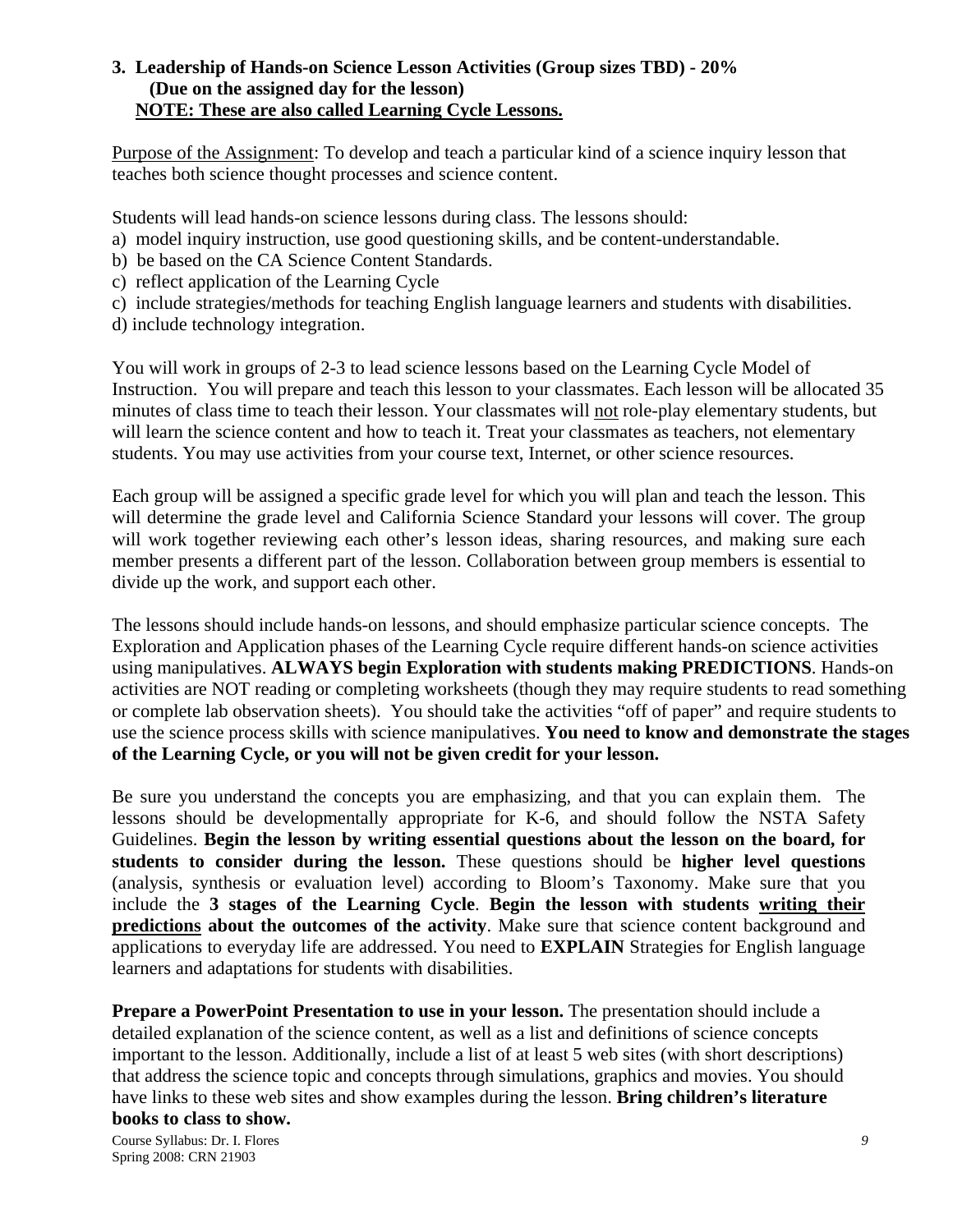Science Lesson Document

- Prepare a document which includes the information under Lesson Plan Format, making sure you include:
	- o team members' names at the top
	- o references at the end of the lesson plan.

After teaching the lesson in class, you should each write a one page reflection. The reflection should include strengths, weaknesses, and recommendations for improvement. Each person should turn in the reflection at the next class session, along with a copy of your Peer Evaluation form.

IMPORTANT NOTE: At least **four full days PRIOR to your group's presentation**, email to your instructor (via WebCT) your complete lesson plan and PowerPoint Presentation for the instructor's review. (Failure to email the completed lesson and PowerPoint to the instructor at least 4 days prior to your presentation will **count 10 points off your grade for this assignment**.) Include in your email, your cohort name/number, and the date you will present to the class. After I have approved your lesson plan and you make any needed/suggested revisions, you should make copies of the lesson to bring for classmates on the day of the presentation. You may also email your approved lesson plan to classmates if you are able to do so at least 2 days prior to the lesson presentation. However, please bring a few copies to class for students who may forget to bring them. On the day of your presentation, please provide a hard copy of your lesson plan to your instructor.

After your presentation (by the next class), turn in your **Reflection and your Peer Evaluation Form**.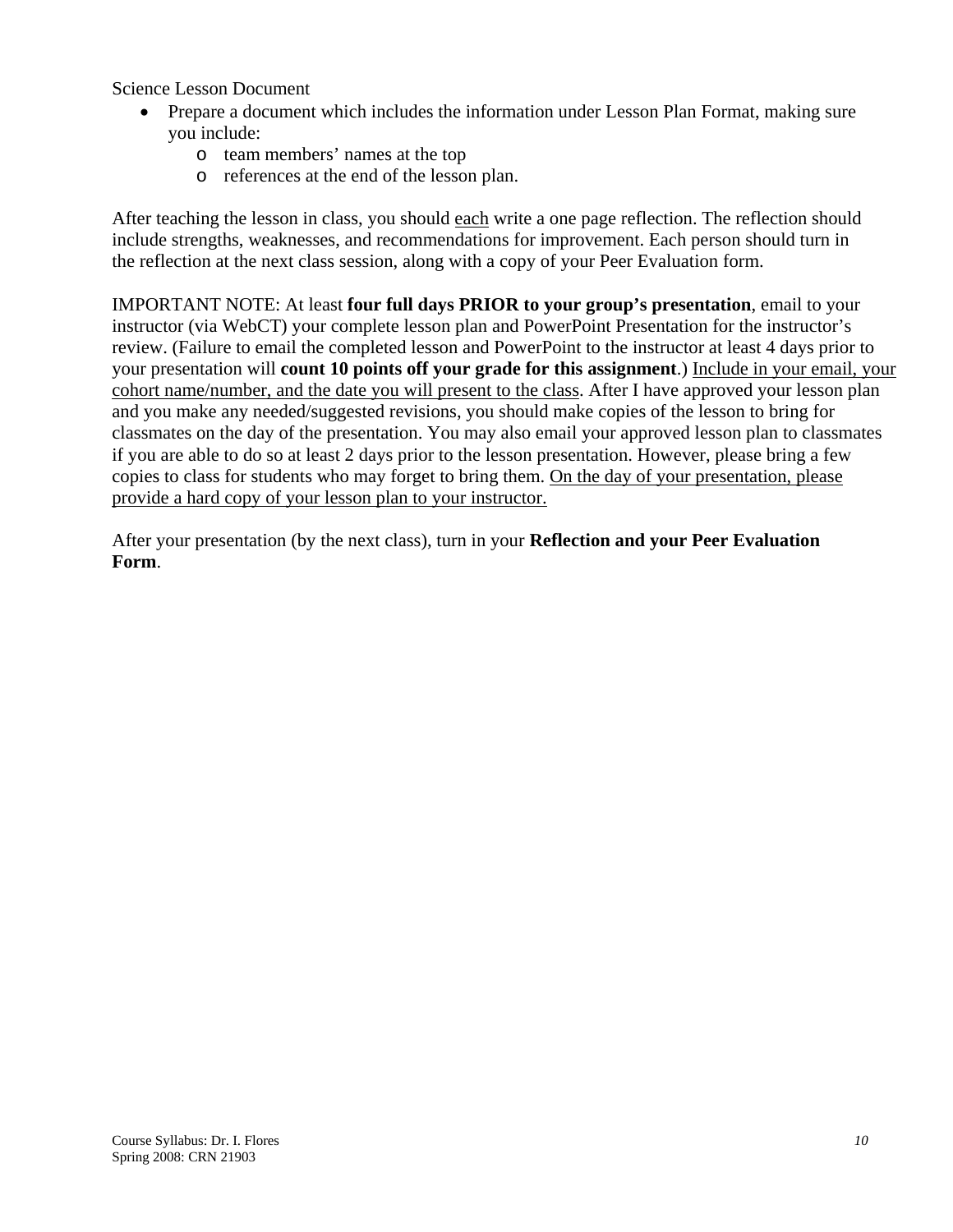## **Lesson Plan Format**

**Lesson Title**: What is the title of your lesson?

**Grade Level**: What is the grade level?

**Student Groupings**: How will you group students for instruction?

**Materials/Resources/Technology:** What does the teacher need? What do the students need?

**California Science Content Standard(s):** What standards are addressed? Include at least one science area (life science, physical science, or earth science) standard and one investigation standard.

Lesson Objective(s): What do you want students to be able to do? Write in complete sentences. Use an action verb and explain how students will demonstrate their new knowledge and understanding. "The students will \_\_\_\_\_\_\_\_\_\_\_\_\_\_\_\_\_\_\_\_\_\_\_."

**Science Concept(s):** What are you trying to teach (at least one well-developed paragraph)? Do not say "The students will \_\_\_\_." (That is an objective, not a concept.)

**Essential Questions** (higher level; see Bloom's taxonomy): What are your essential question(s) for this concept? What leads to the big idea? What is it that students should be able to answer by having successfully participated in your lesson? Ensure that these are not lower level fact or information questions.

**Assessment**: How will your students demonstrate that they have met the objective(s)? What evidence demonstrates that they have achieved the objective?

**Criteria for Assessment:** What criteria will you use to grade the assessment? How will you know if someone has successfully completed the assessment?

**Lesson Procedures:** Explain the procedures for each part of your lesson. Include what the teacher will do and what the students will do.

#### **The Learning Cycle**

- a. Exploration Begin with students making predictions, then have a hands-on SCIENCE activity.
- b. Concept Invention Make sure students share and discuss data and ideas (gathered in the exploration phase) in the first part of the concept invention stage; then teacher introduces new terms and provides further explanations.
- c. Concept Application Should be a  $2<sup>nd</sup>$  hands-on SCIENCE activity.

#### **Accommodations/Adaptations/Applications:**

- $\triangleright$  Strategies for English language learners and explanations (at least 3)
- $\triangleright$  Adaptations for students with disabilities and explanations (at least 3)
- $\triangleright$  Applications to everyday life and explanations (at least 3)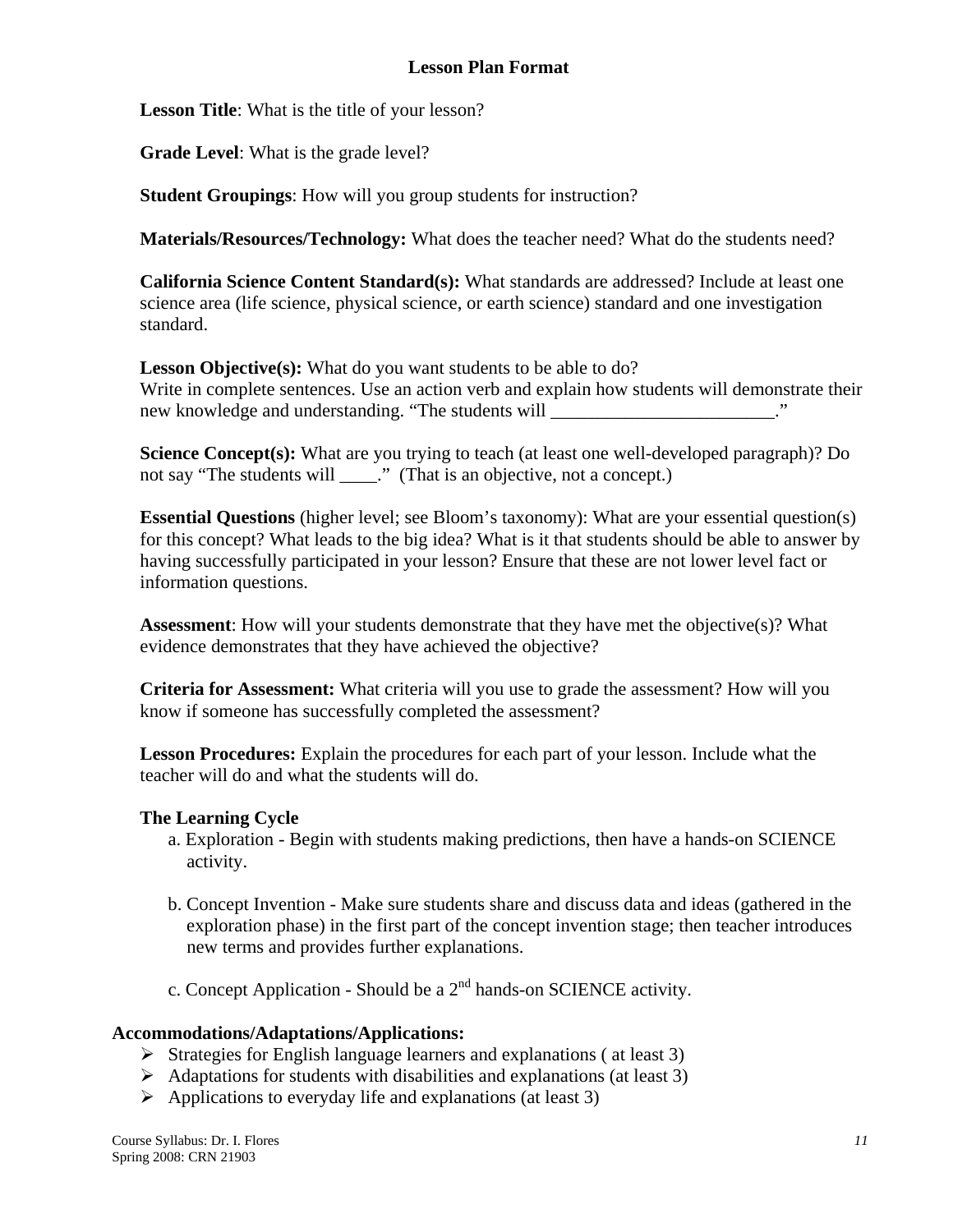**Science Content Background:** At least a 1-2 page summary of the content background

**Web Sites**: 3 interactive relevant web sites with descriptions

**Children's Literature Books**: Title, author, publisher, year of two (2) children's books on the topic

BRING BOOKS TO CLASS

**References:** Title, author, publisher, year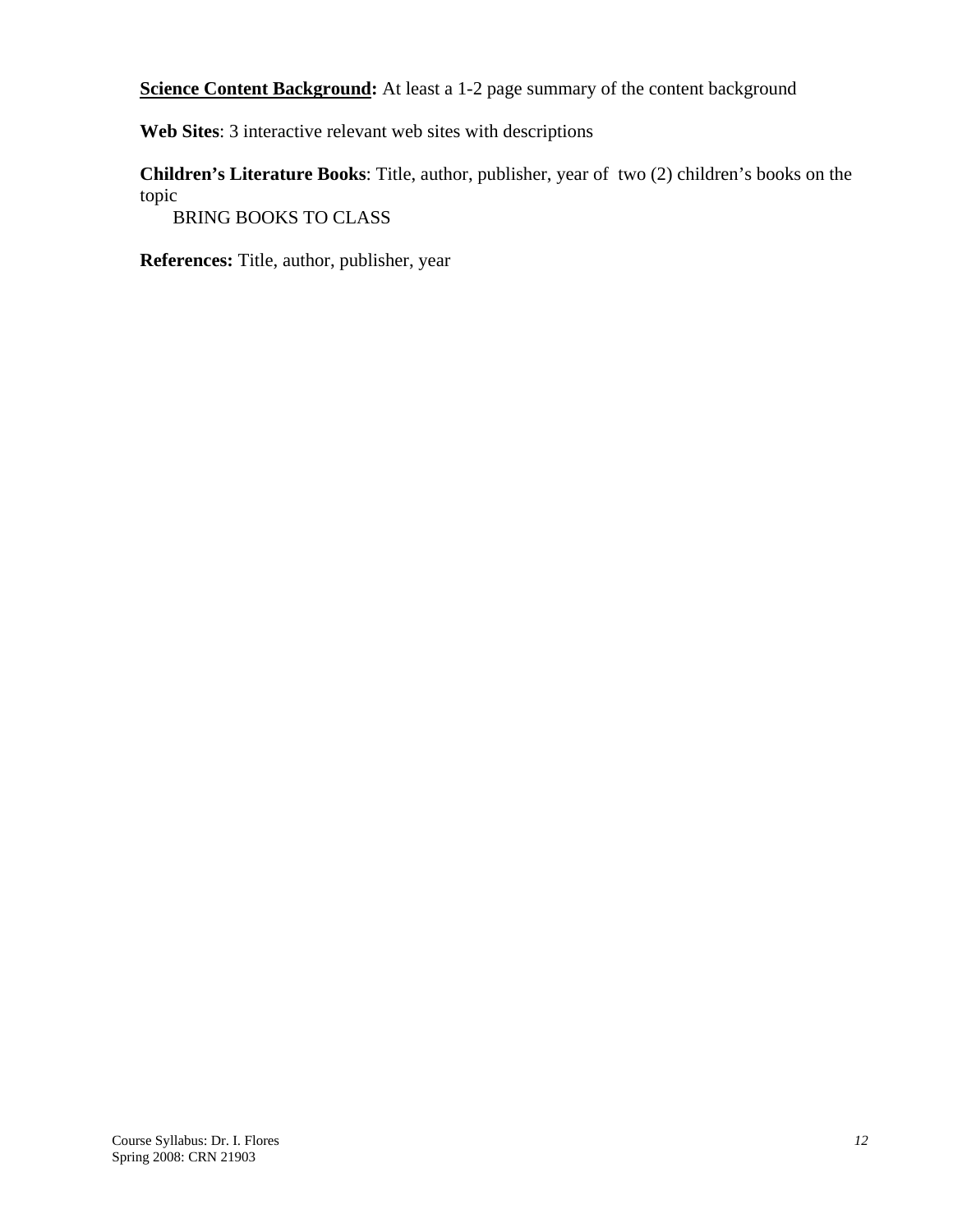# **4. Science Exploratorium Lesson Plan/Presentation (2-3 group members) - 15%**

You will prepare a hands-on science inquiry activity and poster for elementary students reflecting a discrepant event that leads to a science concept. You will work in small groups (2-3) as assigned in class. You will present the lesson at our Elementary School Science Fair Exploratorium. Prior to teaching the lesson, turn it in to your instructor for review. The activity should be developmentally appropriate, and should follow the NSTA Safety Guidelines. Be sure you understand the concept(s) you are emphasizing, and that you can explain them. The lessons should include hands-on tasks, and should emphasize particular science concepts. The activity should allow students to explore and then you will explain the concept(s) behind the activity. On the day of the fair, you will do the activity repeatedly (about 10 times) to groups of about 7 students.

The Exploration and Application phases of the Learning Cycle must require different hands-on science activities using manipulatives. Hands-on activities are NOT reading or completing worksheets (though they may require students to read something or complete lab observation sheets). You should take the activities "off of paper" and require students to use the science process skills with science manipulatives.)

Type out an abbreviated Lesson Plan with your names at the top and REFERENCES at the end of the lesson plan. Prior to the Exploratorium, turn in the completed Self-Evaluation Rubric.

## **Lesson Plan Format**

- 1. Lesson Title
- 2. 1-3 Behavioral ObjectivesWhat do you want students to be able to do? Write in complete sentences. Use an action verb and explain how students will demonstrate their new knowledge and understanding. "The students will \_\_\_\_\_\_\_\_\_\_\_\_\_\_\_\_\_\_\_\_\_\_."
- 3. Science Concept (and definition) you are teaching. Write it out in a complete sentence. Do not say "The students will \_\_\_\_." (That is an objective, not a science concept.)
- 4. Essential Questions (reflect the concept you are trying to teach)
- 5. California Science Content Standards addressed
- 6. Materials/Resources/Technology: What does the teacher need? What do the students need?
- 7. Lesson Procedures: BRIEFLY explain the procedures to be used-what the teacher and students will do.
- 8. Learning Cycle
	- a. Exploration Activity- students begin with making predictions, then engage in a hands-on SCIENCE activity
	- b. Concept Invention students share exploration findings, then teacher introduces new terms and provides further explanations.
	- c. Concept Application Activity –should be a  $2<sup>nd</sup>$  hands-on Science activity
- 9. References title, author, publisher, year of resources

## **After the Exploratorium, you will do a self-assessment by completing a reflection. Turn in your reflection at the next class session.**

- 10. Your reflection should discuss the following):
	- a. How did the children respond? (What did they say and do?)
	- b. How do the children's actions and responses demonstrate their level of understanding?
	- c. How did you (or can you) improve upon your lesson to facilitate understanding?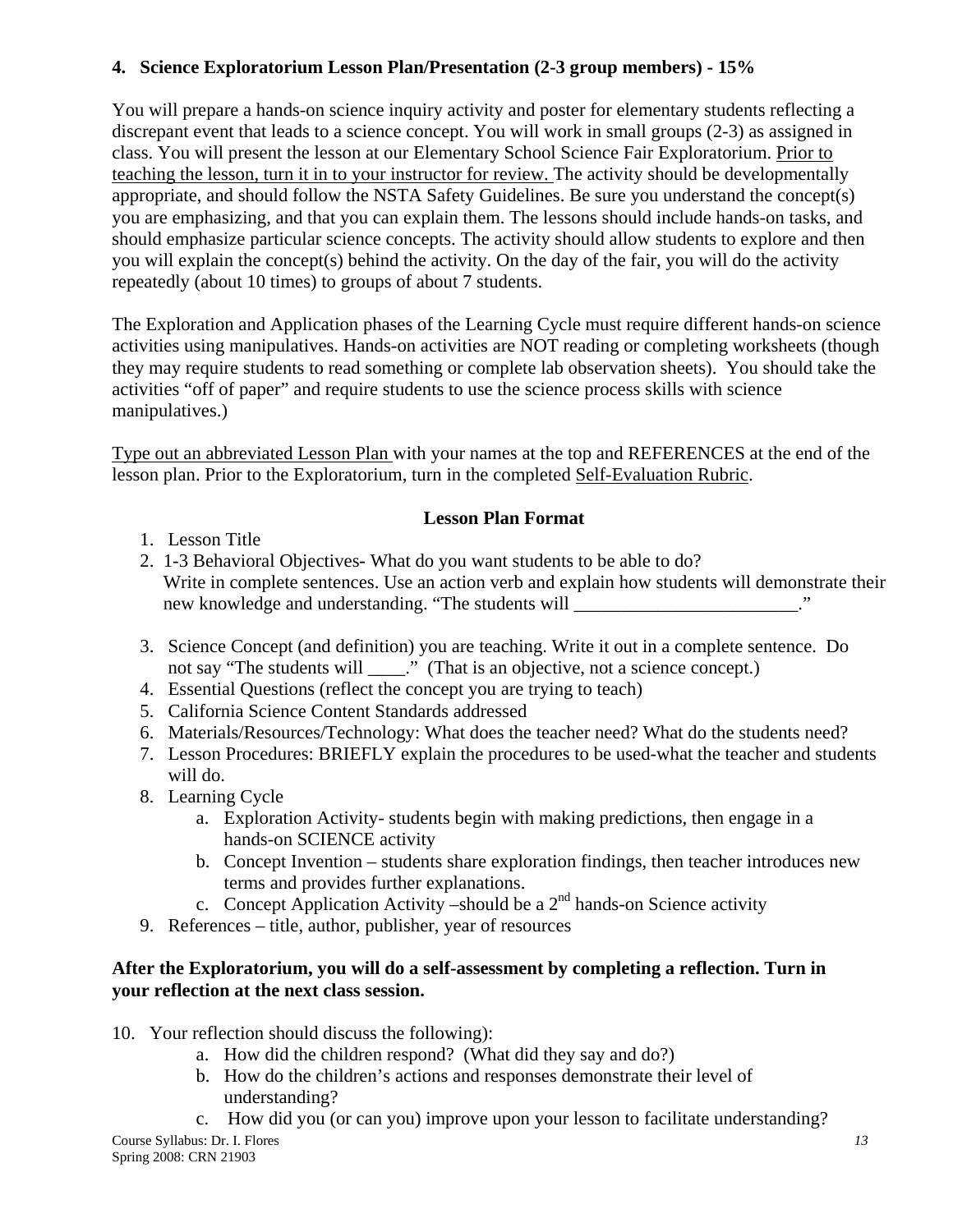## **5. Science Teaching Unit and Presentation – 25%**

The goal of this assignment is for the student to develop long term planning for instruction as well as developing skill for integrated teaching in the elementary grades. For this assignment, you will plan a unit of instruction for an appropriate grade for an interdisciplinary team that includes science and other subject areas as desired. This unit will be appropriate for approximately 3 weeks of instruction for a heterogeneous elementary classroom. You will work with one or two partners of your choosing.

Indepth details of this assignment will be shared in class and posted to WebCT. Please pay attention to the description when completing this assignment.

## **6. TPE Reflection and Response Via Task Stream – 10 %**

## **Standards of Quality and Effectiveness for Professional Teacher Preparation Programs California Commission on Teacher Credentialing**

This course is designed to help those seeking a Multiple Subjects Credential develop the skills, knowledge and attitudes necessary to assist schools and districts in implementing effective programs for all students. The successful candidate will be able to merge theory and practice in order to realize a comprehensive and extensive educational program for all students. Students will document their knowledge and understanding of TPE 1A and TPE 5 through assignments completed in EDMS 545.

For each of the TPEs, write a one page maximum reflection on how the course activities enable you to meet these two TPEs. You will be required to attach artifacts from the course that demonstrate your abilities as explained in your reflections.

## A. MAKING SUBJECT MATTER COMPREHENSIBLE TO STUDENTS

TPE 1A: Subject-Specific Pedagogical Skills for Multiple Subject Teaching Assignments - Teaching Science in a Multiple Subject Assignment

Candidates for a Multiple Subject Teaching Credential demonstrate the ability to teach the stateadopted academic content standards for students in science (K-8). They balance the focus of instruction between science information, concepts, and investigations. Their explanations, demonstrations, and class activities serve to illustrate science concepts and principles, scientific investigation, and experimentation. Candidates emphasize the importance of accuracy, precision and estimation

## C. ENGAGING AND SUPPORTING STUDENTS IN LEARNING

#### TPE 5: Student Engagement

Course Syllabus: Dr. I. Flores *14* Spring 2008: CRN 21903 Candidates for Teaching Credentials clearly communicate instructional objectives to students. They ensure the active and equitable participation of all students. They ensure that students understand what they are to do during instruction and monitor student progress toward academic goals. If students are struggling and off-task, candidates examine why and use strategies to re-engage them. Candidates encourage students to share and examine points of view during lessons. They use community resources, student experiences, and applied learning activities to make instruction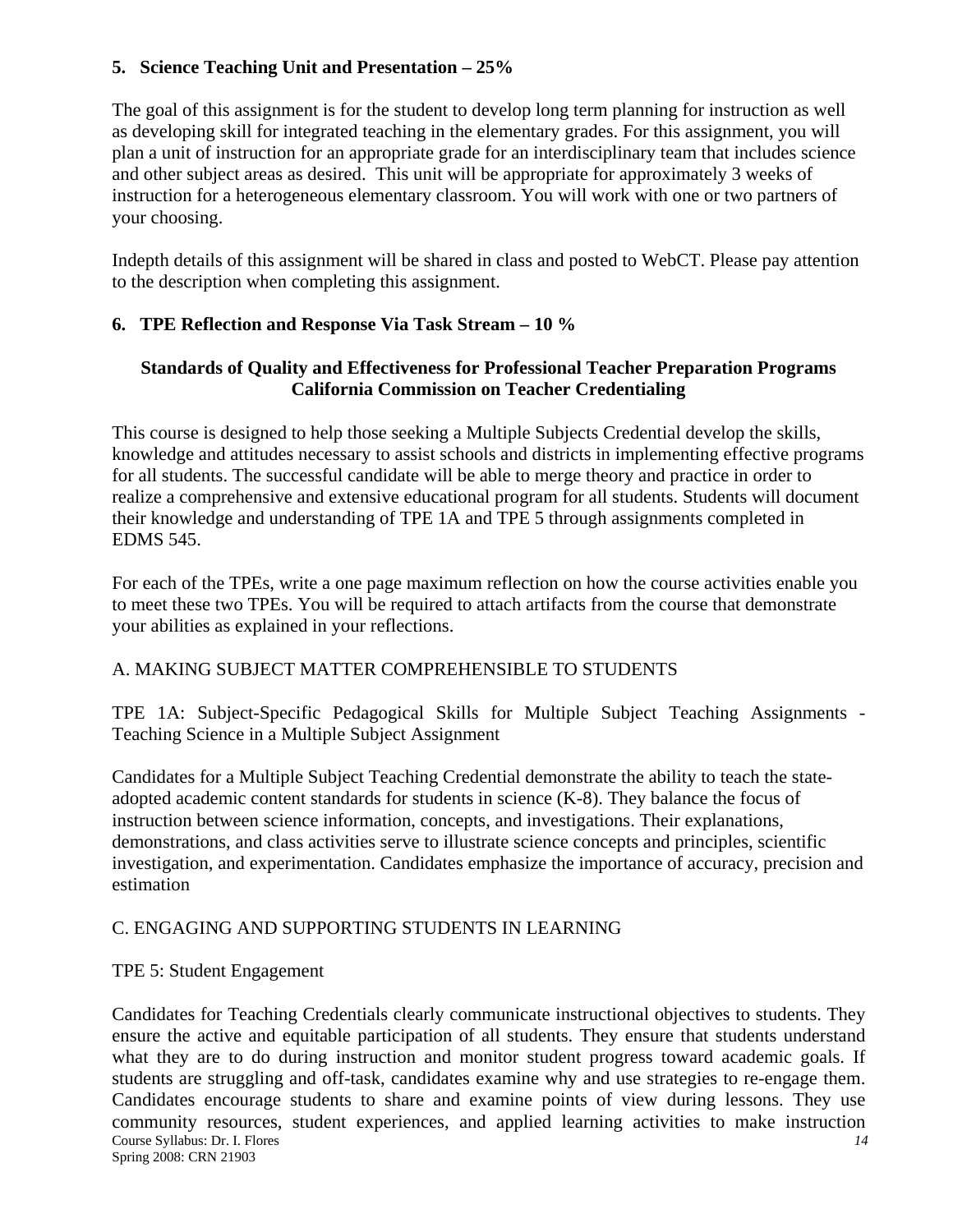relevant. They extend the intellectual quality of student thinking by asking stimulating questions and challenging student ideas. Candidates teach students to respond to and frame meaningful questions.

You will be using assignments and tasks from this course as artifacts to meet these TPE competencies in the electronic portfolio. These will be indicated to you in class.

\*\*\* Completed TPE responses (TPE 1A and TPE 5) are due the last class session as a final exam. You should prepare to post both of your final TPE responses and required artifacts by the last class session no later than 5 pm.

#### **NOTE! If you do not post the entries as directed, (1) you will not receive credit for the TPE entries and (2) you will not pass this course.**

## **7. Active Participation, Collaboration and Professionalism (all or nothing credit) – 5 %**

Teacher education is a professional preparation program and students will be expected to adhere to standards of dependability, professionalism, and academic honesty (refer to rubric attached to this syllabus).

Grading will include a component of "professional demeanor." Students will conduct themselves in ways that are generally expected of those who are entering the education profession, including the following:

- On-time arrival to all class sessions and attendance for the entire class period
- Advance preparation of readings and timely submission of assignments
- A positive attitude at all times
- Active participation in all class discussions and activities
- Respectful interactions with the instructor and other students in all settings
- Carefully considered, culturally aware approaches to solution-finding

**Class Discussions and Participation:** Students will engage in active learning each class session, and will be expected to actively participate. You may loose points for lack of participation based on the following criteria:

- Do you participate in class discussions productively, sharing your knowledge and understandings?
- Do you interact productively with your peers, taking on a variety of roles (leader, follower, etc.)?
- Do you contribute appropriately to group work—do you "do your share"?
- Are you able to accept others' opinions?
- Are you supportive of others' ideas?
- Do you support your peers during their presentations?
- Can you monitor and adjust your participation to allow for others' ideas as well as your own to be heard?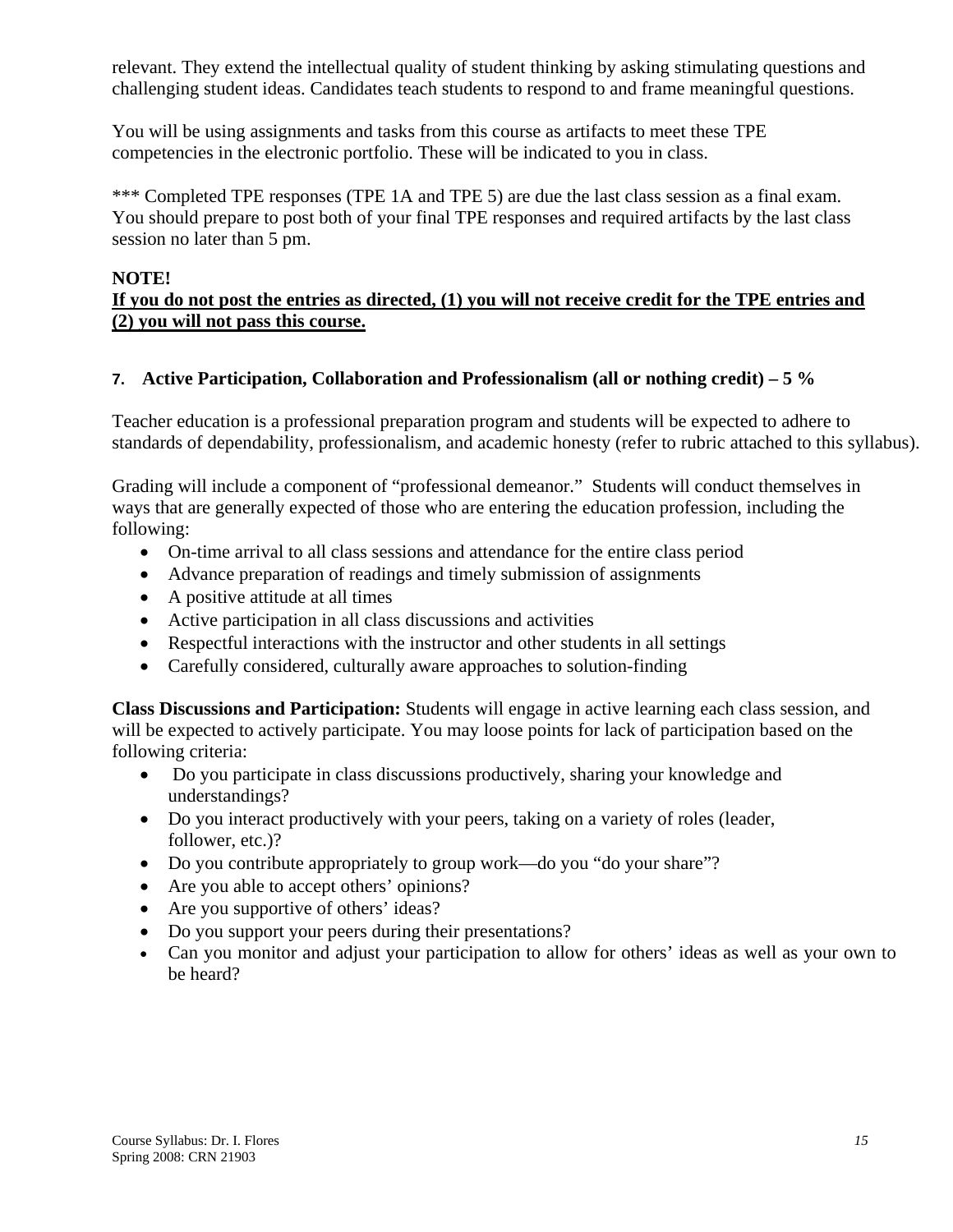## **Community Building - Sharing Roles (Directors Role): Extra Credit**

In the spirit of giving ownership of the class community to the students, the class determines and takes control of the various activities they would want done in class. Each student will take on leadership roles as Directors of one of the class activities. Some class leadership roles include:

- Director of Directors Assigns Directorships keeps list
- Name Tags Director Make sure everybody has a name tag each class
- Contact Information/Community affairs Director—Make class list with current contact info & Keep records of class events such birthdays etc
- Syllabus and Assignments Director Coordinates assignments due dates making sure everyone is informed
- Assignments Directors
	- o Attendance
- Photographer takes photos of various class activities. Shows them to class.
- Webmaster Find science/science ed websites coordinate, WebCT tasks present to class
- Time Keeper Keep time for allocated tasks and presentations and breaks
- Environmental Directors Ensures tightness of the room after class as well as environmental related issues
- Science & Education News Collects and shares science news from various resources with class –videos, news clips etc
- Noise Control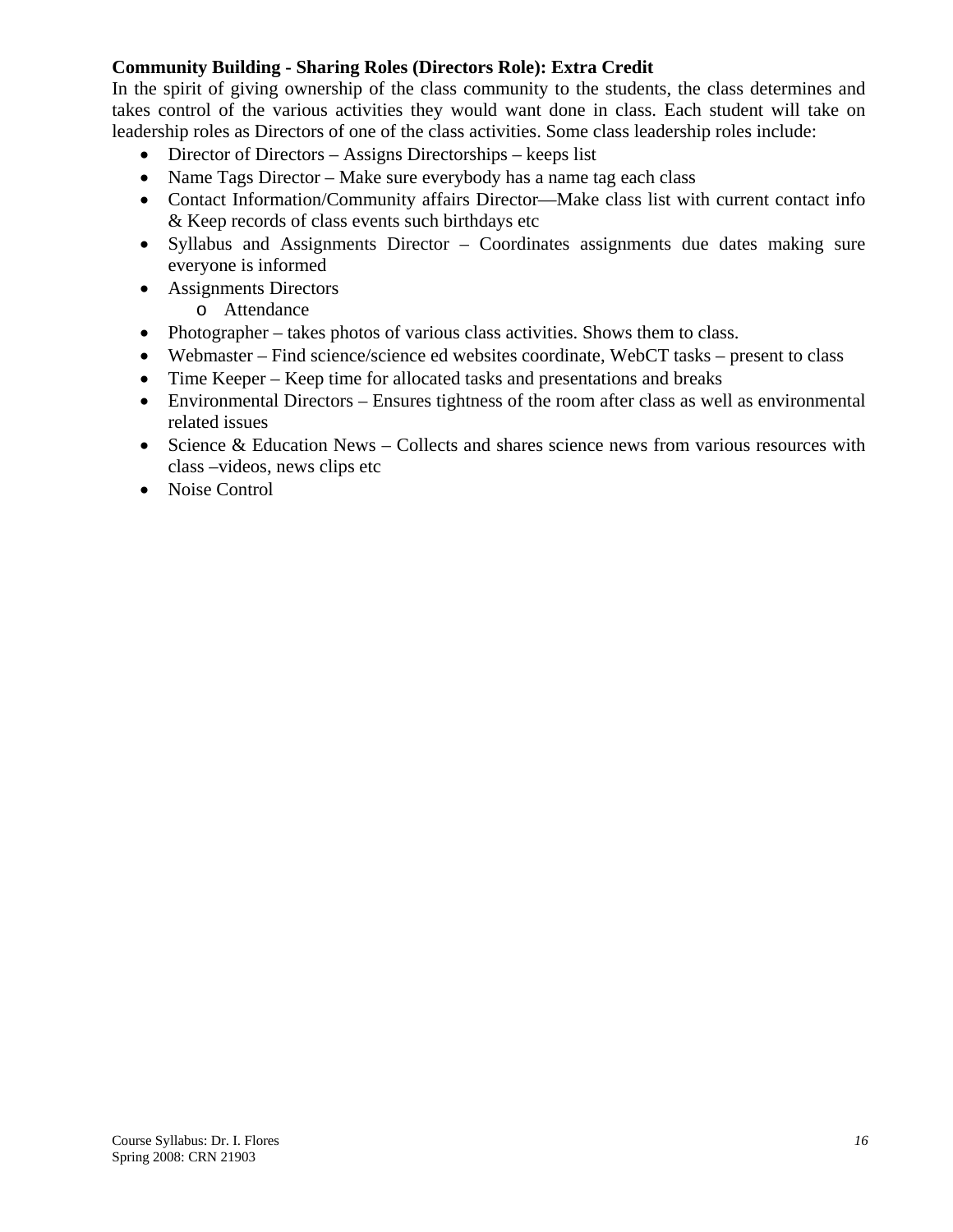## **EDMS 545 Spring 2008 Tentative Topics Schedule**

| <b>Session</b> | <b>Topic</b>                                                                                                                                                    | <b>Chapter</b>                                   |
|----------------|-----------------------------------------------------------------------------------------------------------------------------------------------------------------|--------------------------------------------------|
| Date           |                                                                                                                                                                 | <b>Readings</b>                                  |
| 1/23/08        | ~ Course Overview: What is Science? What makes a good science teacher?<br>~ How do we make decisions about what to teach and the best processes<br>to teach it? | Chapters<br>$1, 2, 3$ as a                       |
|                | ~ The Nature of Science and Inquiry Processes in Science                                                                                                        | framework for                                    |
|                | ~ Review Syllabus - Bring Syllabus to class                                                                                                                     | course concepts                                  |
|                | $\sim$ Sign up for                                                                                                                                              |                                                  |
|                | Framework and Standards Tasks Groups (2 or 3 per group)                                                                                                         |                                                  |
|                | Learning Cycle Hands-on Science Lessons Groups (2 or 3 per group)                                                                                               |                                                  |
|                | Science Curriculum Unit Groups (3 per group)                                                                                                                    |                                                  |
|                | $\sim$ Inquiry Processes in Science & The Learning Cycle for Inquiry-based<br>lessons                                                                           |                                                  |
|                | $\sim$ Hands-on activities                                                                                                                                      |                                                  |
|                | ~ Introduction to Science Education Content Standards: Bring to all classes                                                                                     |                                                  |
|                | ~ Introduction to Concept Mapping                                                                                                                               |                                                  |
|                | $~\sim~$ Big Ideas Paper Discussion                                                                                                                             |                                                  |
|                | ~ Read Leaning Cycle Handout on WebCT                                                                                                                           |                                                  |
|                | ~ CA Science Framework and Standards: What themes do we use as a                                                                                                | Chapters                                         |
| 1/30/08        | framework to decide what science students should learn?                                                                                                         | 4, 5, 6                                          |
|                | ~ Standards Tasks I, II, and III (Class Presentations for III):                                                                                                 |                                                  |
|                | ~ Understanding The Learning Cycle: Sequencing Instruction to Ensure<br>Participation of ALL students                                                           | <b>Big Ideas Paper</b><br>for Ch <sub>4</sub> OR |
|                | ~ The Learning Cycle Application: Instructor-Led Hands-On Science Activity                                                                                      | Ch 5 OR Ch 6                                     |
|                | What teaching strategies ensure participation of ALL students?                                                                                                  | due                                              |
|                | ~ Writing Learning Objectives in Science Lesson Planning                                                                                                        |                                                  |
|                | Assessing Understanding & Student Outcomes in Science Learning                                                                                                  |                                                  |
|                | $\sim$ Science Unit discussion: Planning & Integrating Other Content Areas (if time)                                                                            |                                                  |
|                | ~ Tasks I, II, and III due                                                                                                                                      |                                                  |
|                | Introduction to Science Kits and Resources for Science Teaching: Making                                                                                         | Chapters                                         |
| 2/06/06        | Science Content Accessible to ALL students<br>~ Group Work on Learning Cycle Lessons                                                                            | 7, 8, 9                                          |
|                | ~ Science Unit Discussion: Planning and Integrating Other Content Areas                                                                                         | Concept                                          |
|                | ~ Jack's Pond Nature Center Visit: Ideas for Lesson Planning in Science                                                                                         | <b>Map</b> for                                   |
|                | ~ Standards Tasks II and III final version due-Post to WebCT                                                                                                    | Ch 7 OR                                          |
|                | ~ Learning Cycle Lesson Plan due for Teams 1, 2, 3, and 4 by Feb $9-$                                                                                           | Ch 8 OR                                          |
|                | Post to WebCT                                                                                                                                                   | Ch 9 due                                         |
|                | ~ Safety in Elementary Science Classrooms                                                                                                                       | Chap. 11, 12, 13                                 |
| 2/13/08        | Teaching Strategies: Instructor-Led Hands-On Science Activity<br>$\sim$ Group Work on Integrated Science Unit                                                   | <b>Big Ideas Paper</b>                           |
|                | ~ Learning Cycle Lesson Presentations (Teams 1, 2, 3, and 4)                                                                                                    | for Ch 11 OR                                     |
|                | $\sim$ Learning Cycle Lesson Plan due for Teams 5, 6, 7, and 8 due by Feb 16 –                                                                                  | <b>Ch 12 OR</b>                                  |
|                | Post to WebCT                                                                                                                                                   | Ch 13 due                                        |
|                | $\sim$ Science Fairs and the Inquiry Model                                                                                                                      | Chap. 14, 15, 16                                 |
| 2/20/08        | $\sim$ Science Fair Lesson Plan Group Work - LP due 2/27/08 by start of class                                                                                   |                                                  |
|                | ~ Teaching Strategies: Instructor-Led Hands-On Science Activity                                                                                                 | Concept                                          |
|                | ~ Group Work on Integrated Science Unit<br>~ Learning Cycle Lesson Presentation (Teams 5, 6, 7, and 8)                                                          | <b>Map</b> for<br><b>Ch 14 OR</b>                |
|                | ~ Learning Cycle Lesson Plan due for Teams 9, 10, 11, and 12 by Feb 23 -                                                                                        | <b>Ch 15 OR</b>                                  |
|                | Post to WebCT                                                                                                                                                   | Ch 16 due                                        |
|                | ~ Adapting Science curriculum for children with Special Needs                                                                                                   | Chap. 18, 19, 21                                 |
| 2/27/08        | $\sim$ Technology in Science Teaching and Learning                                                                                                              |                                                  |
|                | ~ Teaching Strategies: Instructor-Led Hands-On Science Activity                                                                                                 | <b>Big Ideas Paper</b>                           |
|                | ~ Group Work on Integrated Science Unit                                                                                                                         | for Ch 18 OR Ch                                  |
|                | ~ Learning Cycle Lesson Presentation (Teams 9, 10, 11 and 12)<br>~ Begin Drafts on Reflective Responses for TPE 1A and TPE 5 to bring 3/05/07                   | 19 OR Ch 21 due                                  |
|                |                                                                                                                                                                 |                                                  |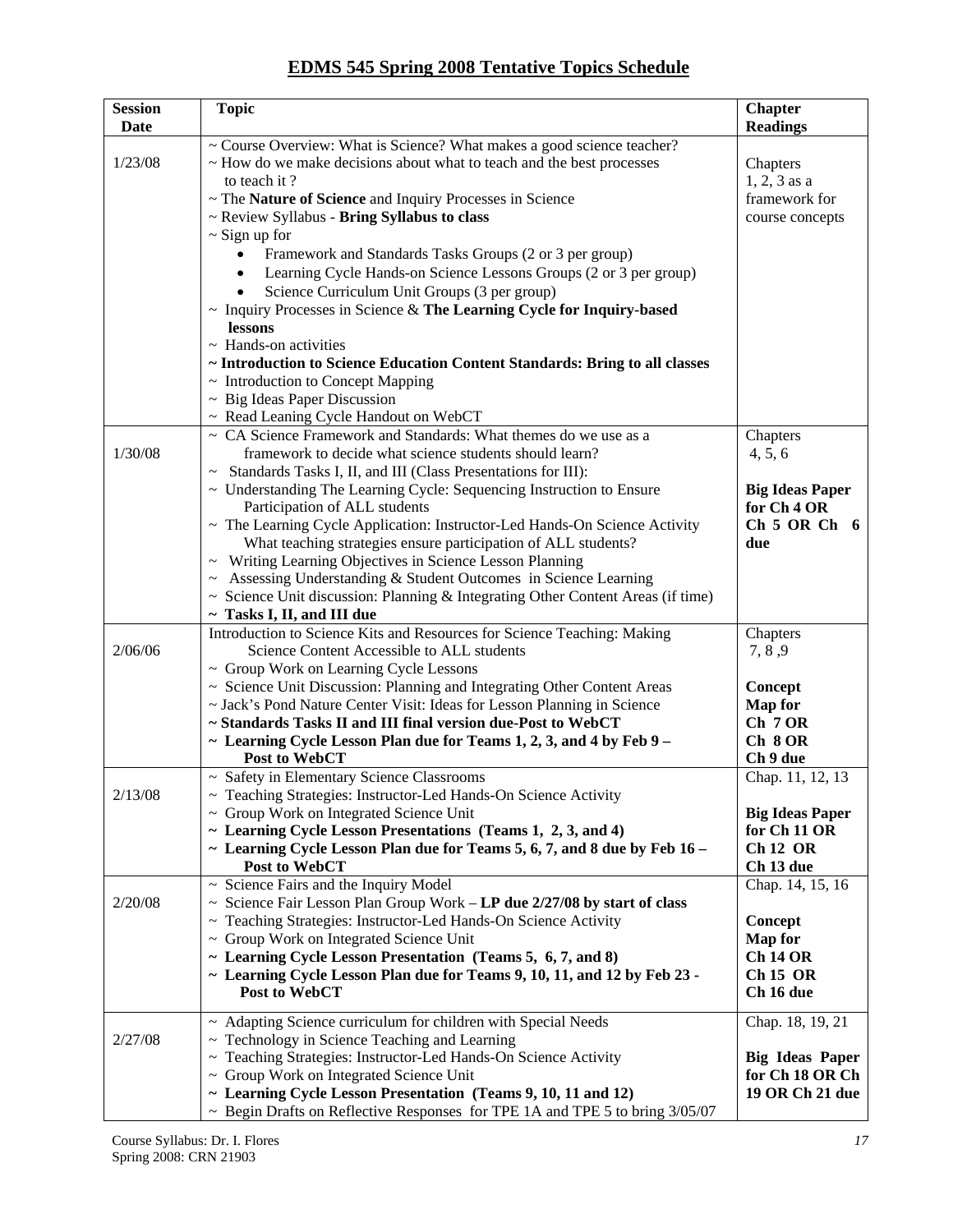|         | $\sim$ Meet in Computer Lab-Location TBA                                                        |  |
|---------|-------------------------------------------------------------------------------------------------|--|
| 3/05/08 | Review of Reflective Response Drafts for TPEs 1A and 5                                          |  |
|         | Bring Integrated Science Unit to work on.                                                       |  |
|         | <b>Science Exploratorium Presentations – Tentative Date</b><br>$\tilde{}$                       |  |
|         | Meet at Twin Oaks Elementary by (time TBD).                                                     |  |
|         | Last Day of classes -                                                                           |  |
| 3/12/08 | $\sim$ Unit Plan Presentations                                                                  |  |
|         | $\sim$ Contemporary Issues in Science Education                                                 |  |
|         | Unit Plans Due – Turn in one hard copy to instructor AND post to WebCT<br>By 5 PM               |  |
|         | Last Day to Post TPEs 1A and 5 Reflective Responses (with artifacts) to<br>TaskStream - by 5 PM |  |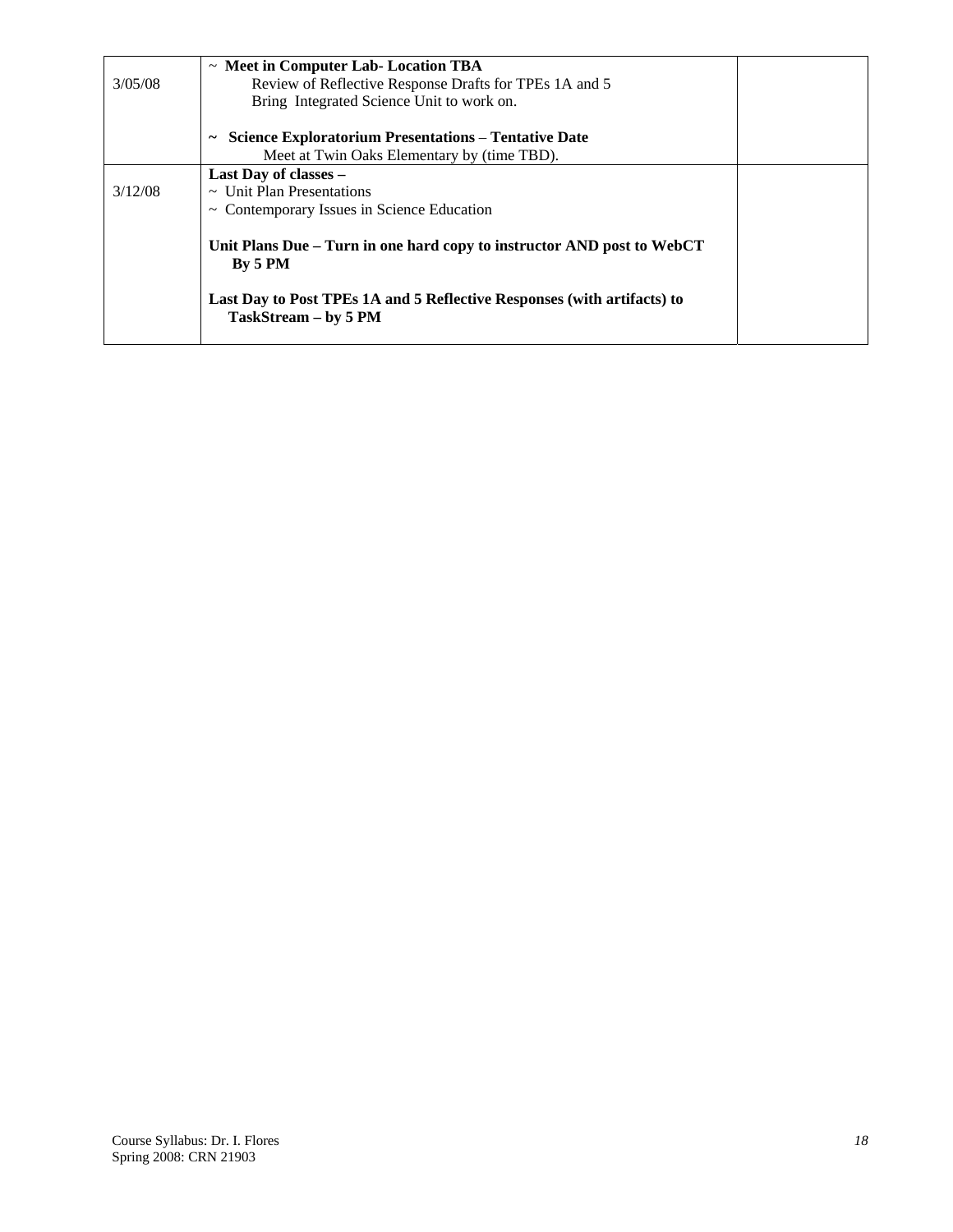| PART 1:<br><b>LANGUAGE STRUCTURE AND</b><br>FIRST- AND SECOND-LANGUAGE                                                                          | PART 2:<br><b>METHODOLOGY</b><br>OF BILINGUAL, ENGLISH LANGUAGE                                                                | PART 3:<br><b>CULTURE AND</b><br><b>CULTURAL DIVERSITY</b>                                          |
|-------------------------------------------------------------------------------------------------------------------------------------------------|--------------------------------------------------------------------------------------------------------------------------------|-----------------------------------------------------------------------------------------------------|
| <b>DEVELOPMENT</b>                                                                                                                              | DEVELOPMENT,<br>AND CONTENT INSTRUCTION                                                                                        |                                                                                                     |
| I. Language Structure and Use:<br><b>Universals and Differences</b><br>(including the structure of English)                                     | I. Theories and Methods of Bilingual<br><b>Education</b>                                                                       | <b>I. The Nature of Culture</b>                                                                     |
| A. The sound systems of language<br>(phonology)                                                                                                 | A. Foundations                                                                                                                 | A. Definitions of culture                                                                           |
| <b>B.</b> Word formation (morphology)                                                                                                           | B. Organizational models: What works for<br>whom?                                                                              | <b>B.</b> Perceptions of culture                                                                    |
| C. Syntax                                                                                                                                       | C. Instructional strategies                                                                                                    | C. Intra-group differences (e.g., ethnicity,<br>race, generations, and micro-cultures)              |
| <b>D.</b> Word meaning (semantics)                                                                                                              | II. Theories and Methods for Instruction<br>In and Through English                                                             | D. Physical geography and its effects on<br>culture                                                 |
| E. Language in context                                                                                                                          | A. Teacher delivery for both English<br>language development and content<br>instruction                                        | E. Cultural congruence                                                                              |
| F. Written discourse                                                                                                                            | B. Approaches with a focus on English<br>language development                                                                  | II. Manifestations of Culture: Learning<br><b>About Students</b>                                    |
| <b>G.</b> Oral discourse                                                                                                                        | C. Approaches with a focus on content<br>area instruction (specially designed<br>academic instruction delivered in<br>English) | A. What teachers should learn about their<br>students                                               |
| H. Nonverbal communication                                                                                                                      | D. Working with paraprofessionals                                                                                              | <b>B.</b> How teachers can learn about their<br>students                                            |
| I. Language Change                                                                                                                              |                                                                                                                                | C. How teachers can use what they learn<br>about their students (culturally responsive<br>pedagogy) |
| II. Theories and Factors in First- and<br><b>Second-Language Development</b>                                                                    | <b>III. Language and Content Area</b><br><b>Assessment</b>                                                                     |                                                                                                     |
|                                                                                                                                                 |                                                                                                                                | <b>III. Cultural Contact</b>                                                                        |
| A. Historical and current theories and models<br>of language analysis that have<br>implications for second-language<br>development and pedagogy | A. Purpose                                                                                                                     | A. Concepts of cultural contact                                                                     |
| B. Psychological factors affecting first- and<br>second-language development                                                                    | <b>B.</b> Methods                                                                                                              | <b>B.</b> Stages of individual cultural contact                                                     |
| C. Socio-cultural factors affecting first- and<br>second-language development                                                                   | C. State mandates                                                                                                              | C. The dynamics of prejudice                                                                        |
| D. Pedagogical factors affecting first- and<br>second-language development                                                                      | <b>D.</b> Limitations of assessment                                                                                            | <b>D.</b> Strategies for conflict resolution                                                        |
| E. Political factors affecting first- and second-<br>language development                                                                       | E. Technical concepts                                                                                                          |                                                                                                     |
|                                                                                                                                                 |                                                                                                                                | IV. Cultural Diversity in U.S. and CA.                                                              |
|                                                                                                                                                 |                                                                                                                                | A. Historical perspectives                                                                          |
|                                                                                                                                                 |                                                                                                                                | <b>B.</b> Demography                                                                                |
|                                                                                                                                                 |                                                                                                                                | C. Migration and immigration                                                                        |